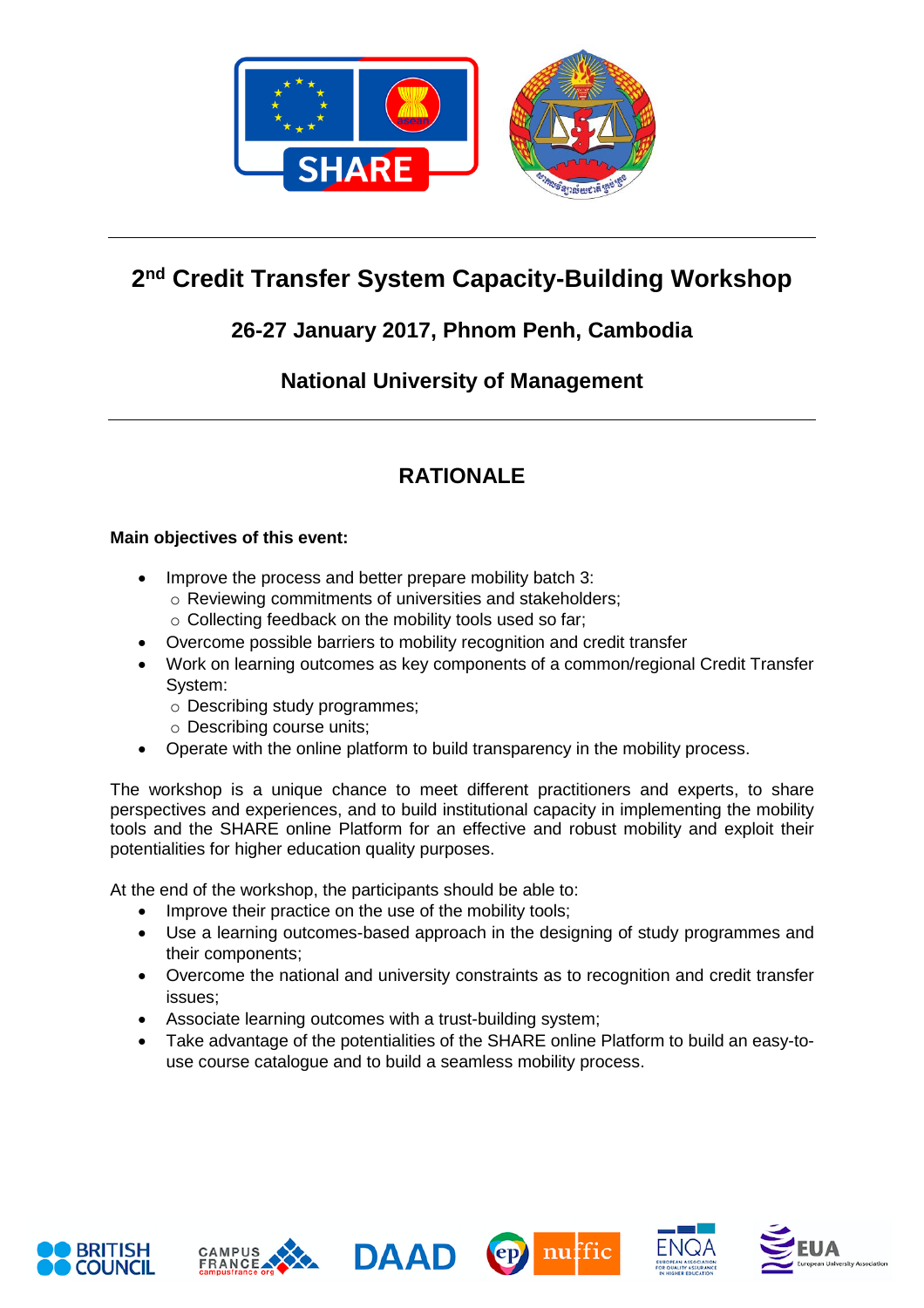### **About SHARE**

A consortium of British Council (lead), Campus France, the German Academic Exchange Service (DAAD), EP-Nuffic, the European Association for Quality Assurance in Higher Education (ENQA) and the European University Association (EUA) are working with ASEAN counterparts to implement SHARE from 2015 to 2019. The programme has the broad remit to strengthen regional cooperation, enhance the quality, competitiveness and internationalisation of ASEAN higher education institutions and students, contributing to an ASEAN Community beyond 2015. SHARE's work can be grouped in five result areas:

- Policy Dialogues (PDs): in support of harmonization of higher education in the ASEAN region with policy-makers as well as technical specialists.
- Qualifications Frameworks (QFs): supporting the implementation of the ASEAN Qualifications Reference Framework (AQRF) and the development of National Qualification Frameworks. This will be mainly done by a series of national seminars, subsequent regional policy dialogues and trainings, focusing in particular on higher education.
- Quality Assurance (QA): fostering the ASEAN QA Framework (AQAF) at regional/national levels through a combination of European-ASEAN expert dialogue, framework development, dissemination workshops and capacity development.
- ASEAN Credit Transfer System (ACTS) & ASEAN-EU Credit Transfer Systems (AECTS): The existing Asia-based credit transfer systems (CTS) will be mapped, providing needs identification of ACTS and AECTS and support HEIs to implement them. The method and instruments for CTS will be designed and include development of a common platform for online credit transfer, ACTS/AECTS will then be piloted via this common platform, and results and impact will be evaluated.
- ACTS & AECTS Student Mobility with Scholarships: Scholarships will be provided to boost mobility between ASEAN countries and with Europe and test the AECTS and ACTS, a promotion and outreach strategy will be developed and delivered in collaboration with selected HEIs, and a Monitoring and evaluation (M&E) of the scholarship scheme will capture the experience of students and home/host HEIs, especially in A(E)CTS.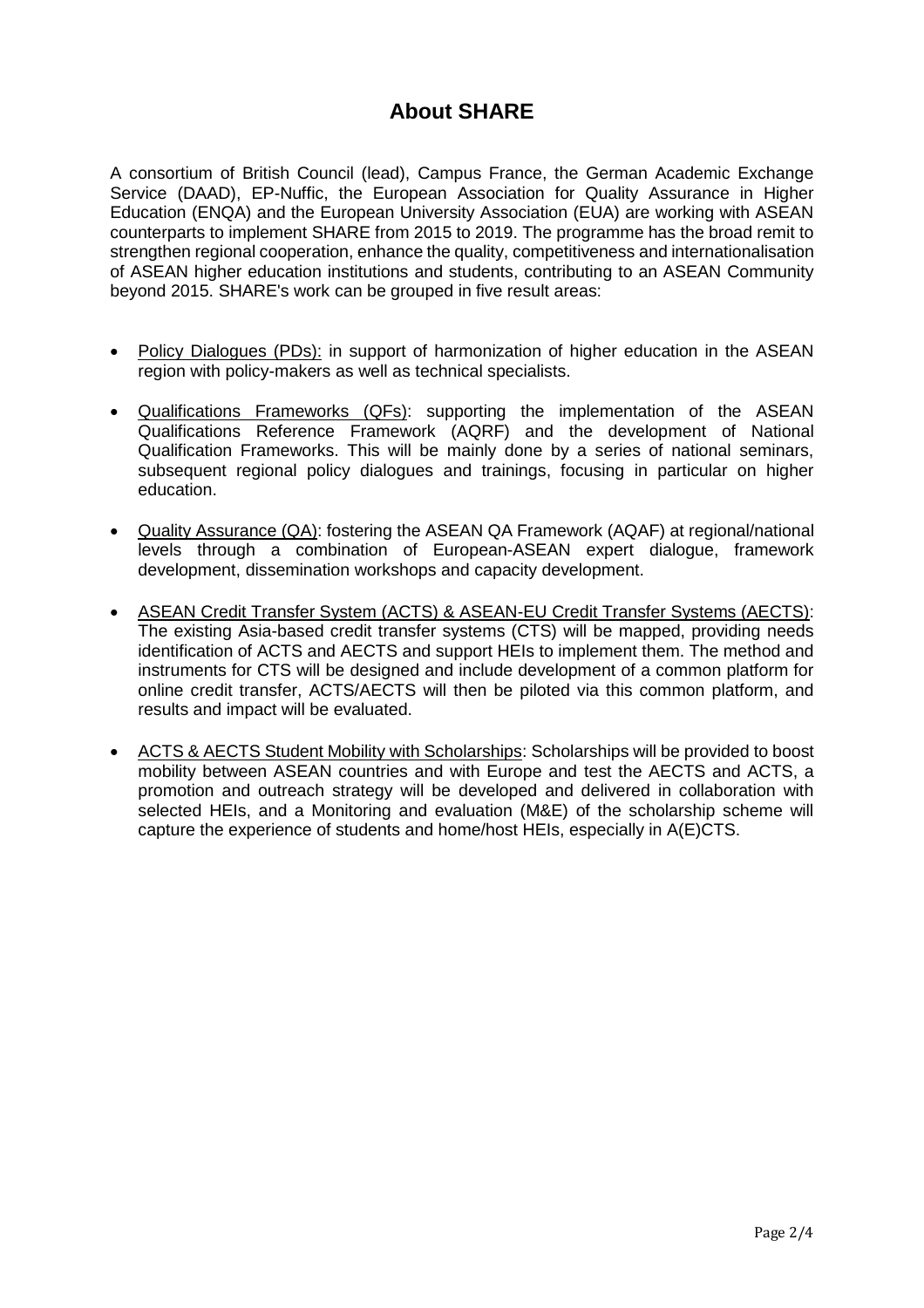## **DAY 1 - Thursday 26 January 2017**

| 08:30-09:00 | Registration                                                                                                                                                                                                                                                                                                                                                                                                                                                                                                                                                                               |
|-------------|--------------------------------------------------------------------------------------------------------------------------------------------------------------------------------------------------------------------------------------------------------------------------------------------------------------------------------------------------------------------------------------------------------------------------------------------------------------------------------------------------------------------------------------------------------------------------------------------|
| 09:00-9-10  | <b>Welcome Speech</b><br>Seng BUNTHOEUN, Vice-Rector, National University of Management<br>Antoine DEVOUCOUX DU BUYSSON, SHARE Programme Director,<br>$\bullet$<br>Campus France                                                                                                                                                                                                                                                                                                                                                                                                           |
| 9:10-10:00  | Session 1: Where do we stand on SHARE and the SHARE Credit Transfer<br>Systems?<br>The SHARE Charters: commitments of universities and stakeholders<br>Ariane DEFREINE, SHARE Programme Manager for Campus France<br>Sylvie BONICHON, SHARE European Core Expert for Campus France<br>$\bullet$<br>Fabrice HENARD, SHARE Team leader for Campus France<br>$\bullet$                                                                                                                                                                                                                        |
| 10:00-10:30 | Group photo, Coffee break and networking                                                                                                                                                                                                                                                                                                                                                                                                                                                                                                                                                   |
| 10:30-12:00 | Session 2: Organisation of mobility: reporting on the implementation of<br>mobility tools<br>Sylvie BONICHON, SHARE European Core Expert for Campus France<br>Fabrice HENARD, SHARE Team leader for Campus France                                                                                                                                                                                                                                                                                                                                                                          |
| 12:00-13:15 | Lunch                                                                                                                                                                                                                                                                                                                                                                                                                                                                                                                                                                                      |
| 13:15-14:15 | Session 3: Scanning of the national constraints and internal organisations<br>How to overcome constraints? What organisations, arrangements and processes<br>have been put in place at university level? Should mobility tools be adapted?                                                                                                                                                                                                                                                                                                                                                 |
|             | Focus on Cambodia: Understanding the Cambodian credit points recognition<br>and allocation system process in the framework of a mobility programme<br>What are the practices in Cambodian universities? Sharing experiences<br>Sylvie BONICHON, SHARE European Core Expert for Campus France<br>Fabrice HENARD, SHARE Expert Team Leader for Campus France<br>$\bullet$<br><b>Cambodian University Participants</b><br>$\bullet$                                                                                                                                                           |
| 14:15-15h45 | Session 4: Filling in the study programme's learning outcomes on the<br><b>Platform: a demonstration</b><br>Sylvie BONICHON, SHARE European Core Expert for Campus France<br>Stéphane PARDO, SHARE Core IT Expert for Campus France<br>Programme design, practice session A: using generic learning outcomes to<br>describe a study programme (from concrete examples, and using the online<br>Platform)<br>Sylvie BONICHON, SHARE European Core Expert for Campus France<br>Fabrice HENARD, SHARE Team leader for Campus France<br>Stéphane PARDO, SHARE Core IT Expert for Campus France |
| 15:45-16:00 | Coffee break and networking                                                                                                                                                                                                                                                                                                                                                                                                                                                                                                                                                                |
| 16:00-17:15 | Session 5: The SHARE Platform - New developments<br>Stéphane PARDO, SHARE Core IT Expert for Campus France                                                                                                                                                                                                                                                                                                                                                                                                                                                                                 |
| 17:15-17:30 | Closing of day 1                                                                                                                                                                                                                                                                                                                                                                                                                                                                                                                                                                           |
| 18:30       | Cocktail offered by Campus France<br>Venue: Le Bistrot, Institut Français du Cambodge<br>Address: 218 Keo Chea, Phnom Penh                                                                                                                                                                                                                                                                                                                                                                                                                                                                 |